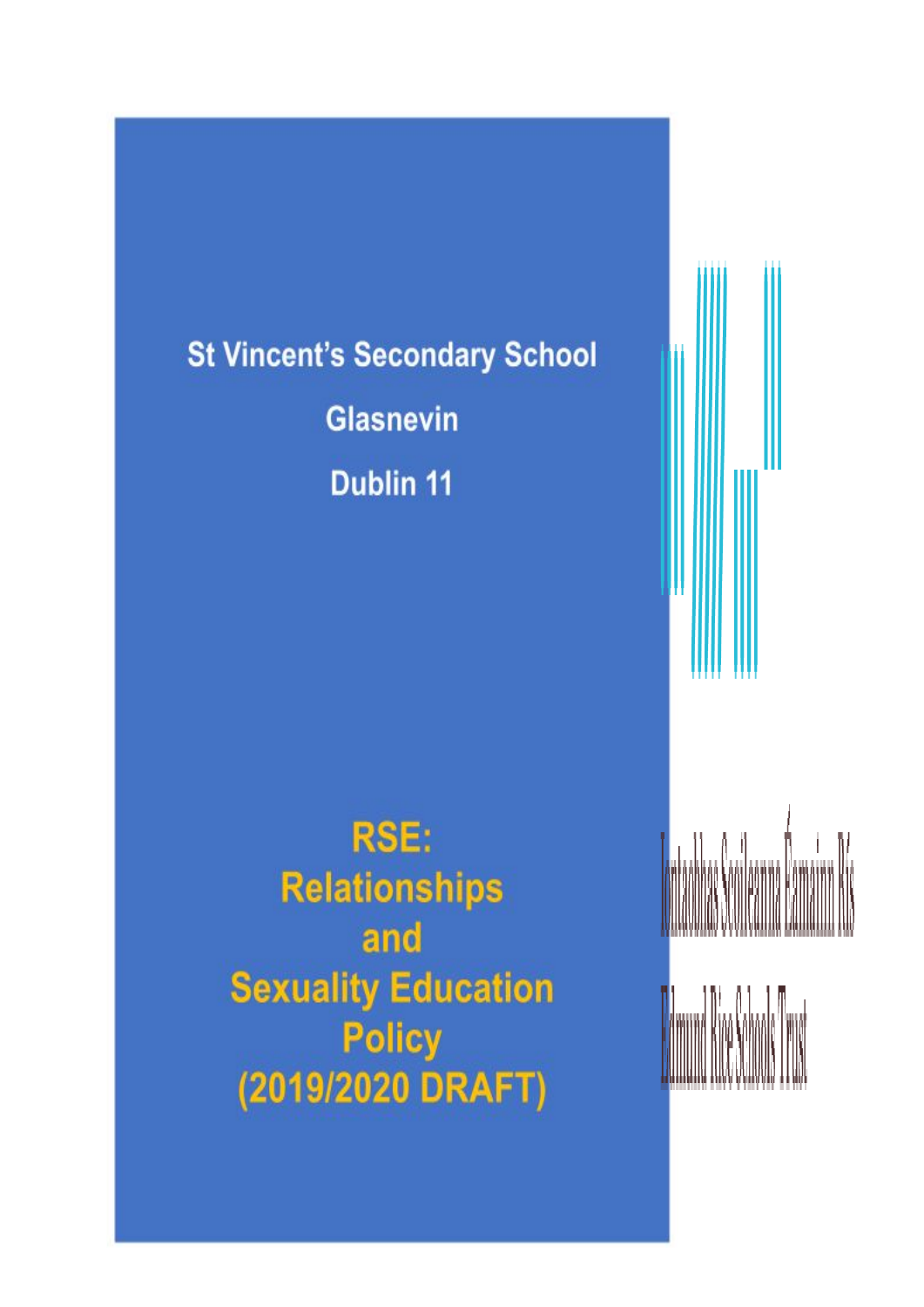## **Contents:**

| <b>Section</b>                                                         | <b>Page</b>             |
|------------------------------------------------------------------------|-------------------------|
| <b>School Context</b>                                                  | $\overline{2}$          |
| <b>Introduction and Rationale</b>                                      | $\overline{2}$          |
| Our mission statement                                                  | $\overline{2}$          |
| <b>Definition of RSE</b>                                               | $\overline{2}$          |
| Relationship of RSE to SPHE                                            | $\overline{2}$          |
| The Aims of the St. Vincent's Secondary School RSE policy              | $\overline{3}$          |
| Current provisions in St. Vincent's Secondary School                   | $\overline{\mathbf{4}}$ |
| <b>Junior Cycle</b><br>$\bullet$                                       |                         |
| • Senior Cycle                                                         |                         |
| The division between the biological and non-biological                 |                         |
| aspects of sex education                                               |                         |
| • Cross Curricular                                                     |                         |
| Teaching Council code of professional conduct for teachers.            | $\overline{4}$          |
| Guidelines for management and organisation of RSE in St.               | $5-8$                   |
| <b>Vincents</b>                                                        |                         |
| Provision of training and staff development<br>$\bullet$               |                         |
| Informing and involving parents and guardians<br>$\bullet$             |                         |
| Recommended actions before the withdrawal of a student<br>$\bullet$    |                         |
| from RSE lesson is confirmed                                           |                         |
| <b>Provisions of advise</b>                                            |                         |
| • Explicit questions                                                   |                         |
| Confidentiality<br>$\bullet$                                           |                         |
| Child protection guidelines for Post-Primary Schools 2017<br>$\bullet$ |                         |
| • Visitors and guest speakers                                          |                         |
| LGBTQI+                                                                |                         |
| Contraception<br>$\bullet$                                             |                         |
| Provisions for students with Special Educational Needs                 |                         |
|                                                                        |                         |
| Ongoing monitoring, support, development and review.                   | 9                       |
| Ratification by the Board of Management                                | 10                      |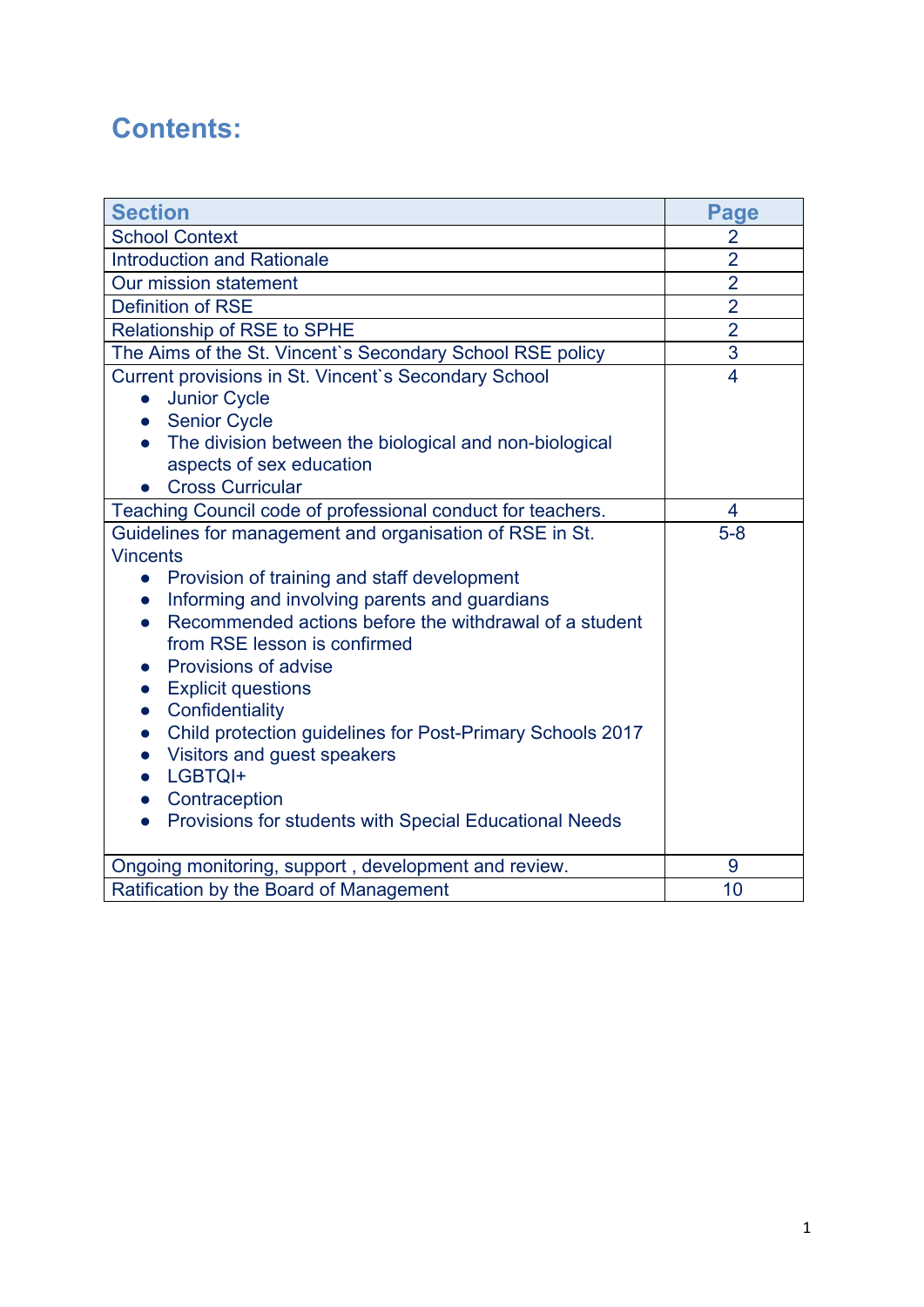## **School Context:**

**Name:** St Vincent's Secondary School, Glasnevin **Address:** Glasnevin, Dublin 11 **Phone Number:** 01-830 4375 **Category:** DEIS **Enrolment 2019/2020:** 364 St Vincent's Secondary School is an all-boys school under the trusteeship of Edmund Rice Schools Trust (ERST)

## **Introduction and Rationale:**

Relationship and Sexuality Education (RSE) is a lifelong process of acquiring knowledge and understanding while developing positive attitudes, beliefs and values about sexual identity, relationships and intimacy. RSE is a developmental process through experiential learning where students participate in order to promote a healthy attitude towards themselves and others, particularly in the area of relationships and sexuality.

Our RSE programme will provide structured opportunities for students to engage and acquire knowledge and an understanding of human relationships and sexuality through processes which will enable them to form values and establish behaviours within a moral, spiritual and social framework. This approach will give an opportunity for our students to learn about relationships and sexuality in a way that will encourage them to think and act in a moral, caring and responsible manner.

## **Our Mission Statement:**

St. Vincent's School aims to provide a quality Catholic education for all, in the tradition of Edmund Rise, which promotes leadership, fosters community and respects diversity.

## **Definition of RSE (Relationship and Sexual Education):**

RSE is a developmental process through experiential learning in which pupils participate to help cultivate a healthy attitude towards themselves and others, particularly in the area of sexuality and relationships.

## **Relationship of RSE to SPHE:**

The RSE programme will be delivered within the context of our SPHE programme. This programme provides students with the unique opportunity to develop the skills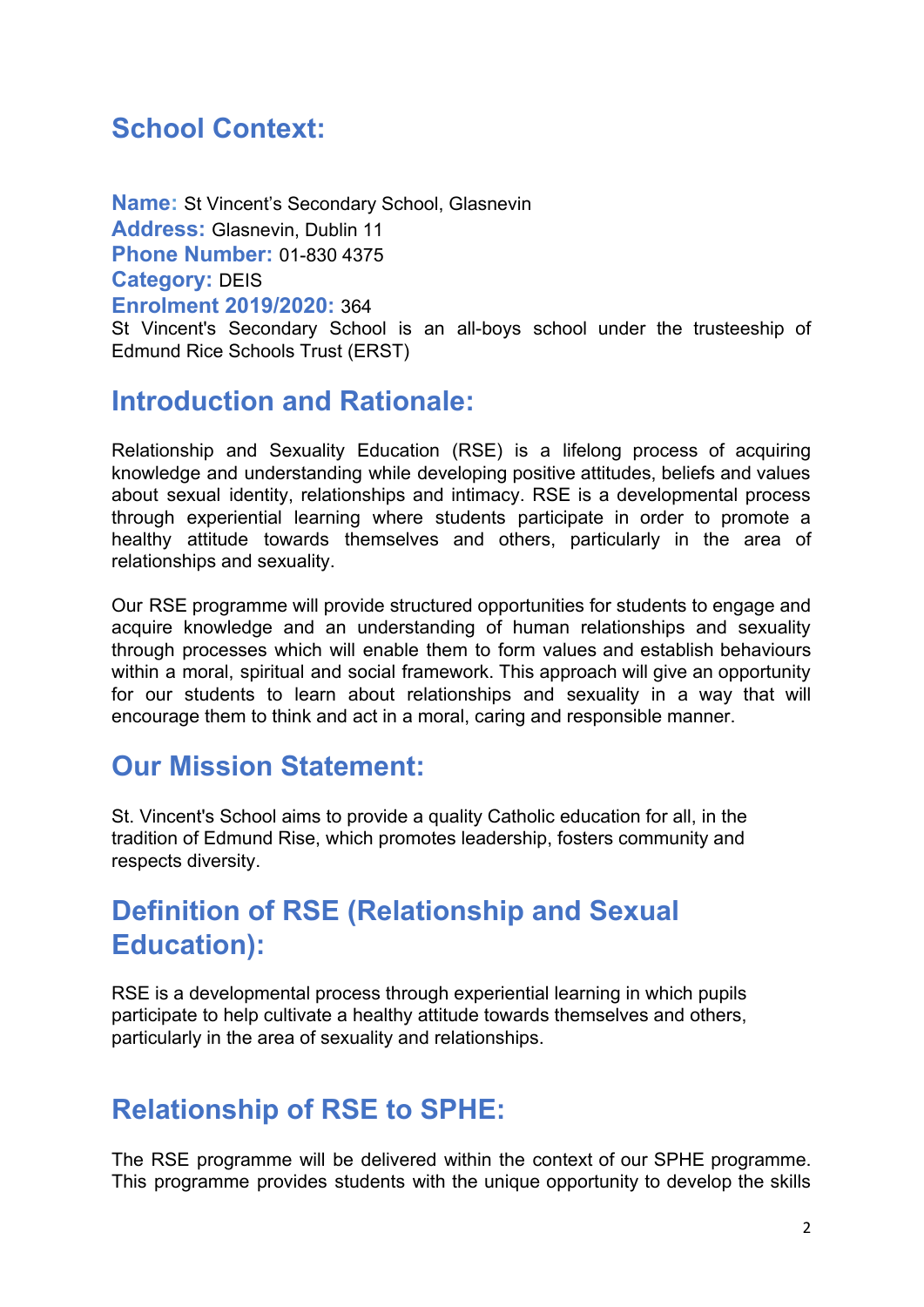and competencies to learn about themselves, to care for themselves and others and to make informed, responsible decisions about their health, personal lives and social development.

The Draft Guidelines for RSE (NCCA, June 1995, 1.2) state that Social Personal and Health Education is "spiral, developmental in nature and age appropriate in content and methodology". The RSE programme is designed to follow this principle and pattern. Apart from the specific lessons of RSE, SPHE covers other areas which would be pertinent to the development of a healthy attitude to sexuality in oneself and one's relationship with others. SPHE deals with many issues such as self-esteem, assertiveness, communication and decision making skills - all of which can contribute to the effectiveness of the RSE programme.

Circular 0037/2010 requires that all second level schools must develop an RSE policy and implement an RSE programme as an element of SPHE at Junior Cycle and as an RSE programme at Senior Cycle, even in a absents of a timetabled SPHE class. Under this circular, schools are required to teach all aspects of the RSE programme, elements of the programme cannot be omitted on the grounds of the school ethos, however all aspects can and should be taught within the ethos and value system of the school as expressed in the RSE policy.

## **The Aims of the St Vincent's Secondary School RSE Policy:**

Relationships and sexuality education which is located in the overall framework of Social, Personal and Health Education, has as its specific aims:

- To enhance the personal development, self-esteem and wellbeing of the young person
- To help students to develop healthy friendships and relationships
- To foster an understanding of, and a healthy attitude to, human sexuality and relationships in a moral and social framework
- To promote a positive attitude to one's own sexuality and in one's relationship with others
- To provide opportunities for pupils to learn about relationships and sexuality in ways that helps them think and act in a moral, caring and responsible way.
- To facilitate the opportunity for students to reflect on the values at the core of positive relationships and as a consequence to develop a capacity for better decision making in line with these principles.
- **●** To develop an awareness in students about the meaning of consent and the law around sexual relationships.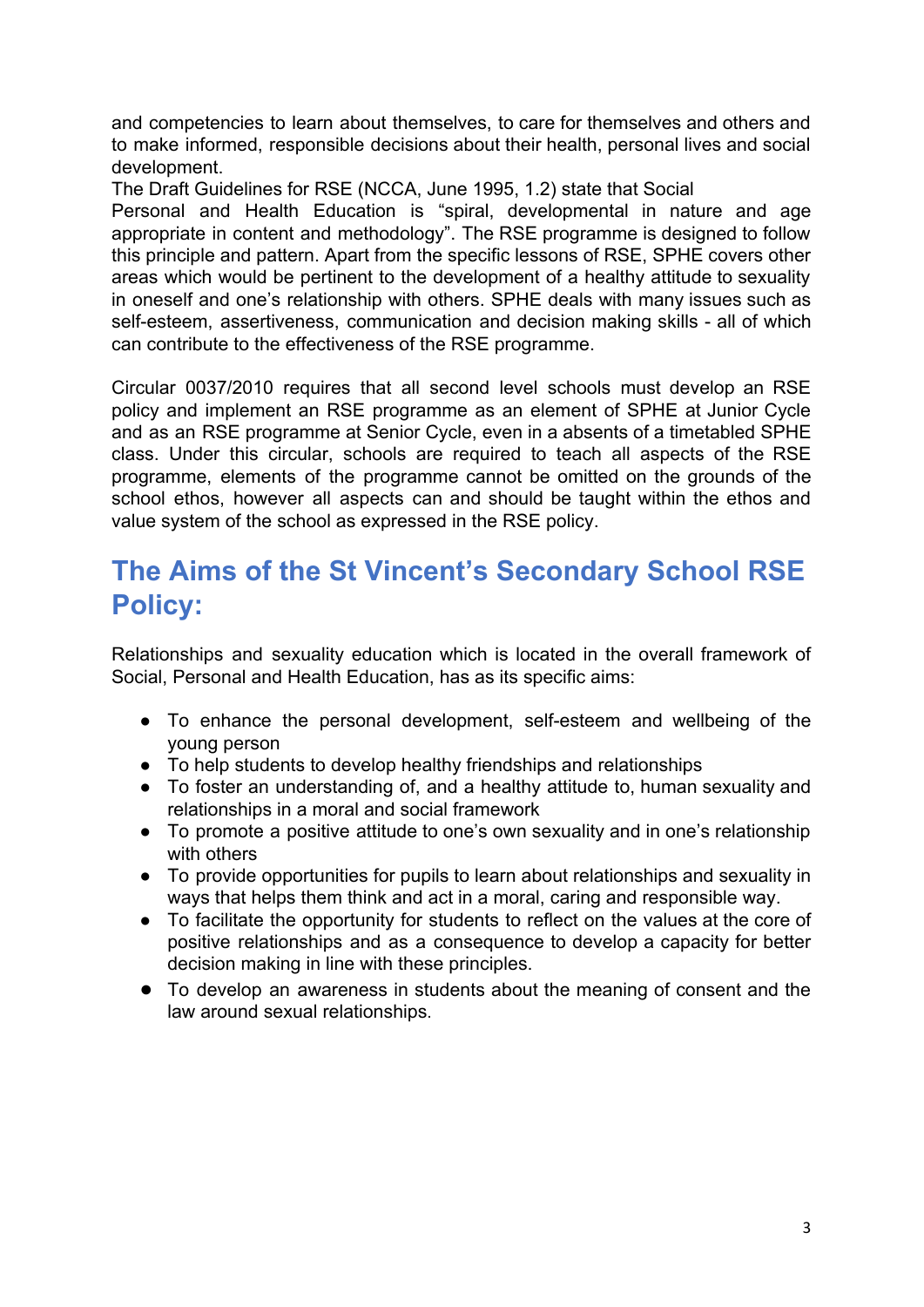## **Current Provision in St Vincent's Secondary School**

### **Junior Cycle:**

RSE is currently taught to 1<sup>st</sup>, 2<sup>nd</sup> and 3<sup>rd</sup> years in accordance to the provisions of the SPHE curriculum. Each class is timetabled once per week as a 58 minute period.

### **Senior Cycle:**

RSE is delivered to Transition year,  $5<sup>th</sup>$  and  $6<sup>th</sup>$  year students through Religious Education class. Throughout the year each class will receive at least six 58 minute periods focusing on RSE.

### **The division between biological and non-biological aspects of sex education:**

The school policy is that the Science Department deals primarily with the biological aspects of reproduction.

### **Cross-Curricular:**

The RSE policy applies to all aspects of teaching and learning about relationships and sexuality. While it is a structured module within the SPHE programme at Junior Cycle and Religious Education at Senior Cycle, in order to be effective the RSE programme at St Vincent's Secondary School must be supported in a school environment that promotes a healthy and respectful attitude towards sexuality. Information and discussion regarding RSE can also take place in other classes. The RSE programme is supported by the wider curriculum in areas such as Science, Physical Education, Civics, Social, Political Education (CSPE) and Wellbeing. It is therefore important that all stakeholders are familiar with the RSE policy.

## **Teaching council code of professional conduct for teachers:**

St. Vincent's Secondary School teachers comply with the Teaching Council's Code of Professional Conduct, and Section 1.3 Professional Values and Relationships is especially relevant to SPHE and RSE: Teachers should be committed to equality and inclusion and to respecting and accommodating diversity including those differences arising from gender, civil status, family status, sexual orientation, religion, age, disability, race, ethnicity, membership of the travelling community and socio-economic status, and any further grounds as may be referenced in equality legislation in the future.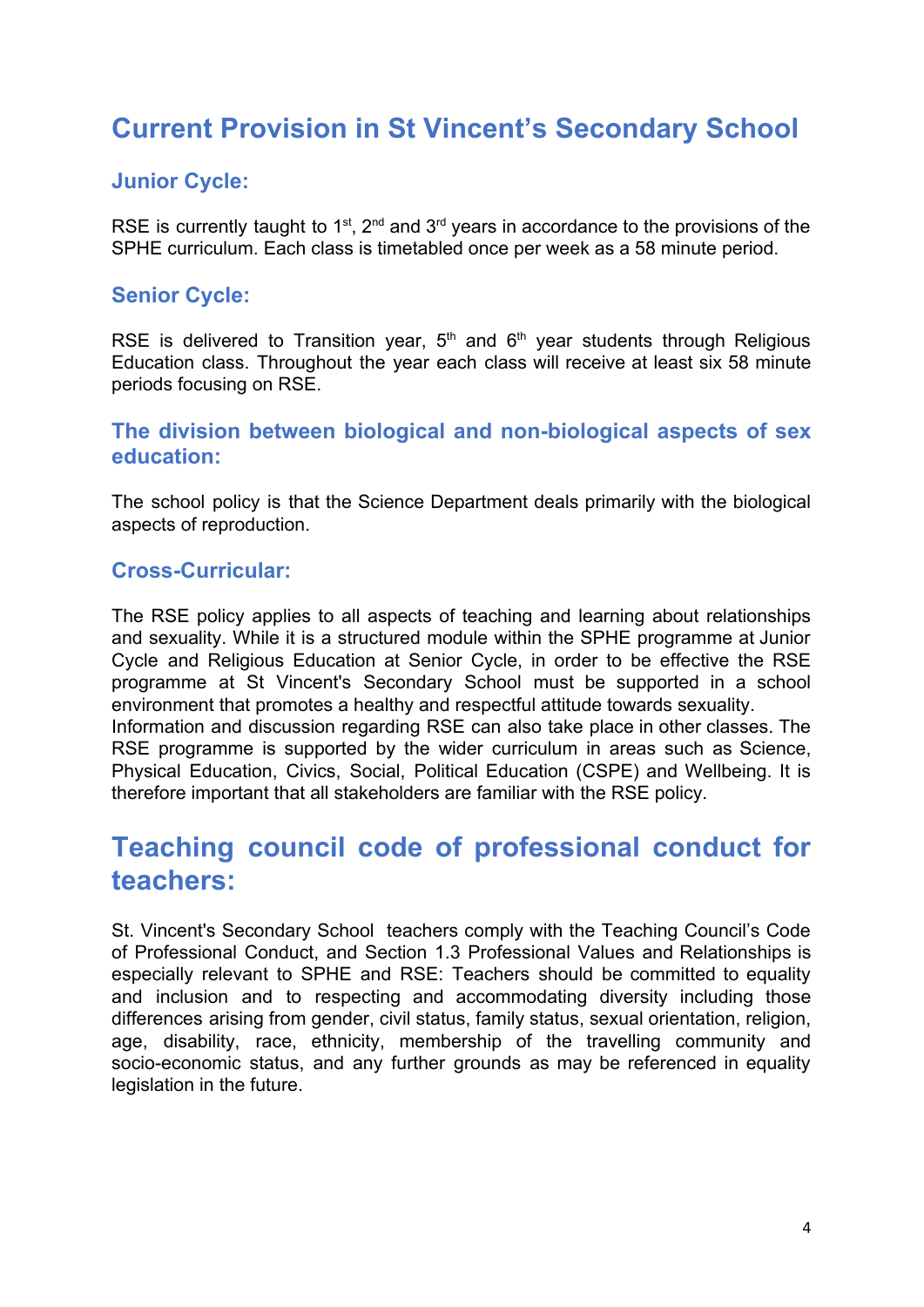## **Guidelines for the management and organisation of Relationships and Sexuality Education in St Vincent's Secondary School:**

#### **Prevision of Training and Staff Development:**

The value placed on SPHE by the school will be evident by the commitment on the part of management to develop a core team of trained SPHE teachers and an appointed SPHE co-ordinator. SPHE is enhanced by appointing teachers who show a keen interest in the area of SPHE and who are confident and supported in the classroom.

CPD (Continuous Professional Development) in an integral part of the programme. Management are responsible for responding to the relevant and perceived training needs of SPHE and RSE teachers as well as the whole staff.

Teachers of SPHE and RSE are encouraged to work together and receive the necessary training available to them.

### **Informing and Involving Parents and Guardians:**

Parents and guardians are the primary educators of their children and their role in education concerning relationships and sexuality is seen by the school as very important. Each parent/guardian of incoming first year students is informed of the contents of the S.P.H.E curriculum and parents will be notified annually regarding the commencement of the R.S.E component of the course – via a note in the school journal. If a parent/guardian has a concern about any aspect of the curriculum they are invited to contact the S.P.H.E Co-ordinator to discuss the concern. With regards to R.S.E, each parent has a right to withdraw her/his son from the Relationships and Sexuality Education (R.S.E.) module; however, parents must make an appointment to meet with the S.P.H.E Coordinator and/or Principal of the school in advance to discuss the specific content which is the source of concern before making this decision. A child cannot be withdrawn from class if this meeting does not take place before the initiation of RSE. An appointment can be made by contacting the school office.

It will be necessary for the parents of any student opting out of RSE to make suitable arrangements with school management for the welfare of their child at these times. Where students are withdrawn from RSE the school cannot take responsibility for any versions of class content passed on to them by other students.

### **Recommended actions before withdrawal of a student from RSE lessons are confirmed:**

a) Discuss the nature of the concerns with the child's parent and if appropriate attempt to reassure them (initially such discussion takes place at a meeting with the Class teacher and S.P.H.E Co-ordinator, the Principal may become involved if necessary) and offer the parents access to appropriate information and resources.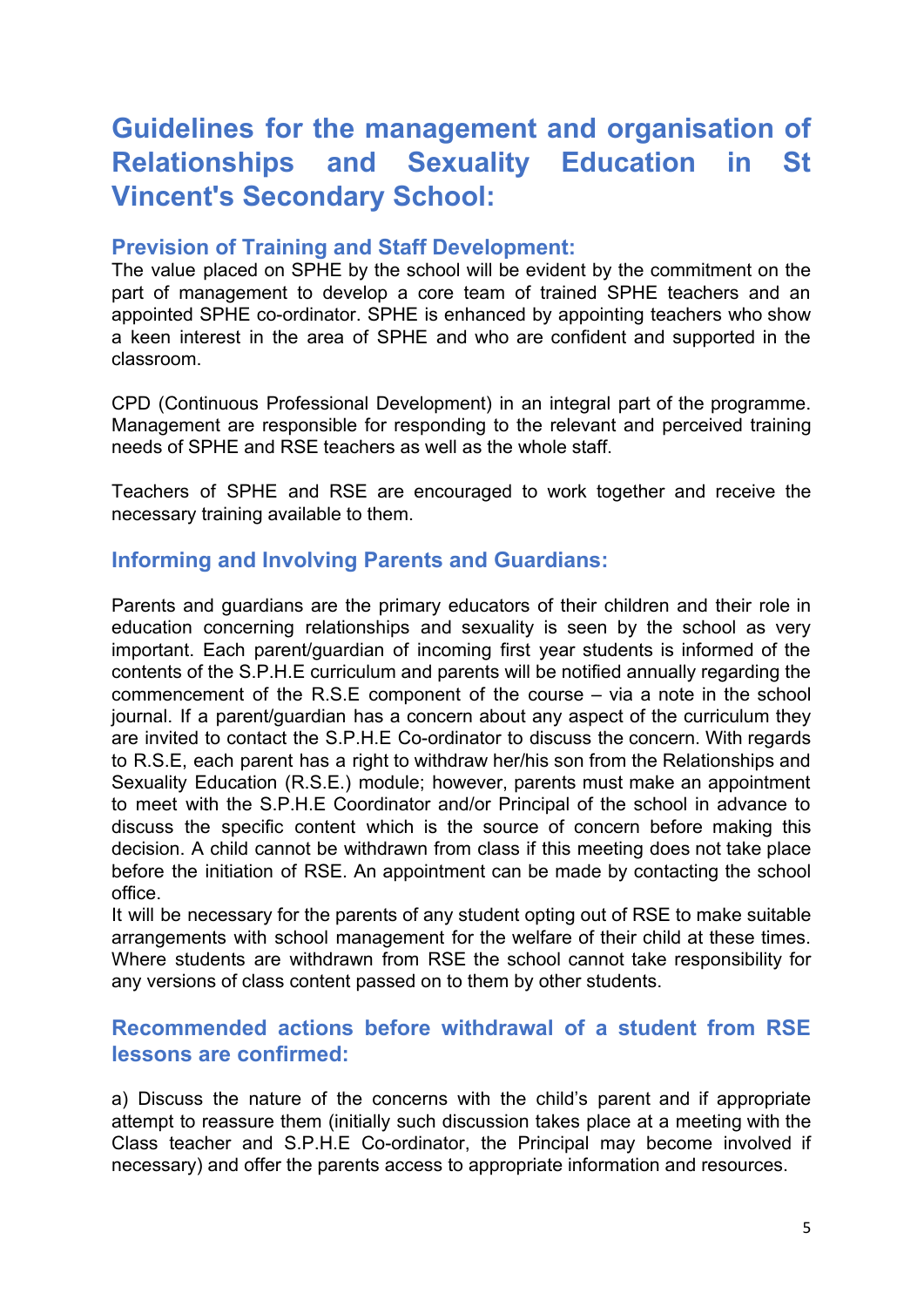b) Consider whether the programme can be amended or improved in a way that will reassure parents - care is taken not to undermine the integrity of the RSE programme and the entitlement of the other pupils.

c) Ensure that where a pupil is withdrawn there is no disruption to other parts of their education

d) It is important to highlight that pupils who have been withdrawn may receive inaccurate information regarding RSE from their peers

### **Provision of Advice:**

The school's function is to provide a general education about sexual matters and issues and not to offer individual advice or information. However sources of professional information and advice may be identified if appropriate, upon consultation with our Guidance Counsellors or Principal. We follow Department of Education curricula at all time in these matters.

#### **Explicit Questions:**

It may not be appropriate to deal with some explicit questions in class. Teachers may choose to say that it is not appropriate to deal with that question at this time and seek the advice of the SPHE co-ordinator or another member of the SPHE team. If a teacher becomes concerned about a matter that has been raised, in particular if they feel a child's welfare or child protection issues are at risk he/she should seek advice and report this to the DLP immediately. When deciding whether or not to answer questions the teacher should consider the age and readiness of the students, the RSE programme content, the ethos of the school and the RSE policy.

### **Confidentiality:**

An atmosphere of trust is a pre-requisite of RSE, however the following limits of confidentiality must be observed:

Child abuse- physical, emotional, sexual, neglect Substance misuse Intention to self-harm self or others Concerns around mental health and suicidal thoughts Under age sexual intercourse

It is school policy and in line with Child Protections Procedures 2017 that in circumstances where a student makes a disclosure or is considered at some risk of any type of abuse or in breach of the law, the teacher must refer this immediately to the Principal as the DLP or in the event of the Principal being unavailable they must report to the Deputy Principal as the deputy DLP. The Principal or Deputy Principal will decide whether to inform the parents and/or appropriate authorities and may arrange for additional school support.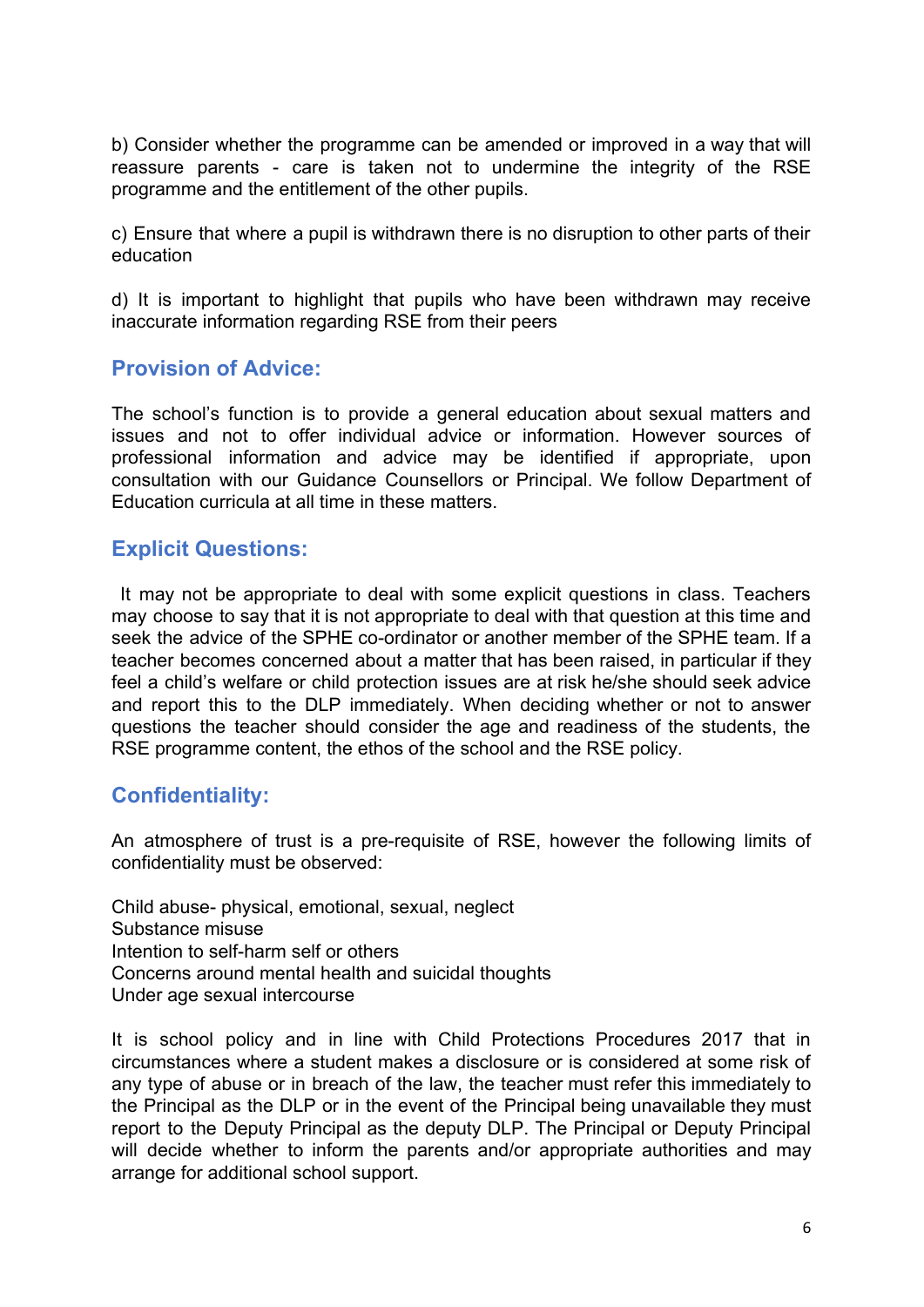RSE teachers will inform students of the limits of confidentiality at the beginning of the year, remind them at necessary points throughout the year and where possible before making a disclosure.

### **The following is also school policy**:

a) Teachers must not promise absolute confidentiality;

b) Pupils must be made aware that any incident may be conveyed to the Principal and possibly to parents if the Principal decides that it is in the best interests of the pupil to notify parents.

## **The Child Protection Guidelines for Post Primary schools 2017:**

- 4.1.1. If a member of staff receives an allegation or has a suspicion that a child may have been abused, or is being abused, or is at risk of abuse he/she should, without delay, report the matter to the Designated Liaison Person in that school. A written record of the report should be made and placed in a secure location by the Designated Liaison Person. The need for confidentiality at all times, as previously referred to in Chapter 1 Paragraph 1.2 of these guidelines, should be borne in mind. The supports of the school should continue to be made available to the child.
- 4.2.1 If the Designated Liaison Person is satisfied that there are reasonable grounds for the suspicion or allegation he/she should report the matter to the relevant health board immediately – i.e TUSLA.

## **Visiting speakers and Guests:**

To ensure the efficient running of the school, the principal and deputy principal must be consulted when the extension of an invitation to a visiting speaker is being considered. All visiting guests must be signed in at the school office and wear a visitor pass for the duration of their visit.

Presentations which are relevant to SPHE and RSE should be coordinated with the teachers of the subject to ensure an integrated approach involving introductory and follow up work is completed in line with subject and department plans.

As is recommended practice, it is the preference of the school that RSE be delivered primarily by the teaching staff that have been trained in this area.

St Vincent's Secondary School adopts the following guidelines to good practice and supplementary material as set out in

Circular 43/18, Dept. of Education and Skills:

● Visitors to the classroom or school, particularly those engaging directly with students, should be aware of relevant school policies including the school's child protection policy, RSE policy and substance misuse policy. Any such visit must be carefully planned in advance in line with the relevant whole-school SPHE/RSE programme(s) and policies.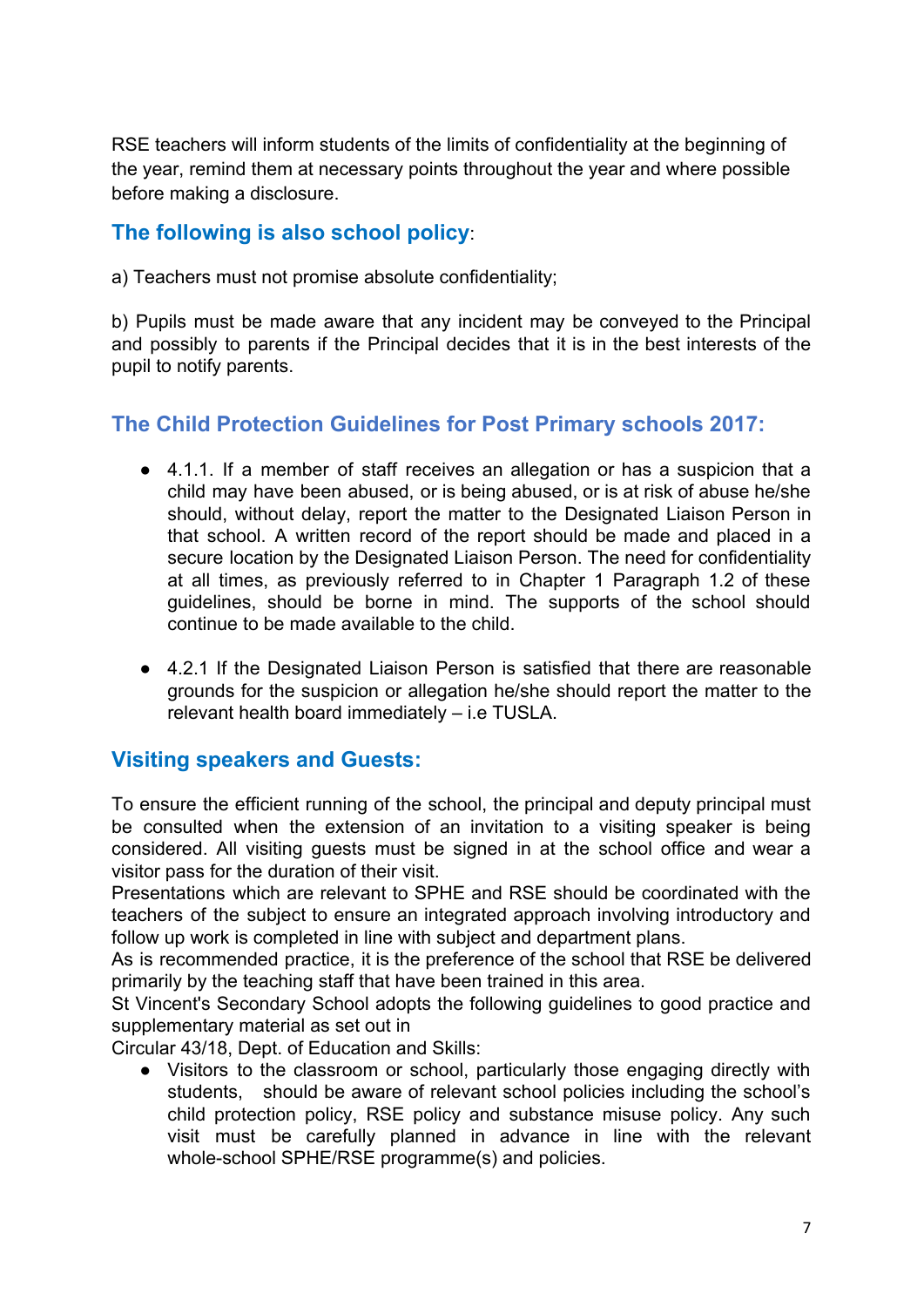- Talks/programmes delivered by outside agencies or speakers must be consistent with and complementary to the school's ethos and SPHE/RSE programme. Visits should be planned, researched and implemented in partnership with school personnel.
- Relevant teachers need to liaise with and be involved with all visitors and external agencies working with the school and the whole staff needs to be made aware of the same.
- It is strongly recommended that parents should be consulted and made aware of any such visiting people/agencies to classrooms / schools.
- The school's SPHE/RSE coordinator may also help in the process of whole-school planning and coordination to support the effective implementation of SPHE/RSE.
- It is of the utmost importance that classroom teachers remain in the classroom with the students and retain a central role in the delivery of the core subject matter of the SPHE/RSE programme. The presence of the classroom teacher should ensure that the school follows appropriate procedures for dealing with and issue(s) that may arise as a result of the external input(s).

## **LGBTQ+:**

Teachers do not promote any one life-style as the only acceptable one for society and therefore it is inevitable and natural that homosexuality will be discussed during a programme of sex education. One of the advantages of exploring issues concerning homosexuality is the opportunity to correct false ideas, assumptions and address prejudice. Discussion of homosexuality should be appropriate to the age of the pupils.

### **Contraception:**

This topic will be dealt with in an age appropriate, open manner, looking at all sides of the issues in a non-directive way.

### **Provisions for Students with Special Educational Needs:**

Students with special needs may need more help than others in coping with the physical and emotional aspects of growing up; they may also need more help in learning what sorts of behaviour are and are not acceptable, and in being warned and prepared against abuse by others.

At St. Vincent's Secondary School the SPHE department teachers will work with the members of the SEN department to ensure students' with SEN needs are fully integrated and aware of the aspects of RSE that concerns them and is age appropriate.

For learning activities to be made meaningful, relevant and achievable for all students, it is important for teachers to find ways to respond to students' diversity by using differentiated approaches and methodologies. Teachers are asked to consult with the SEN department and to be aware of the individual needs of SEN students in their classroom when developing lessons for RSE.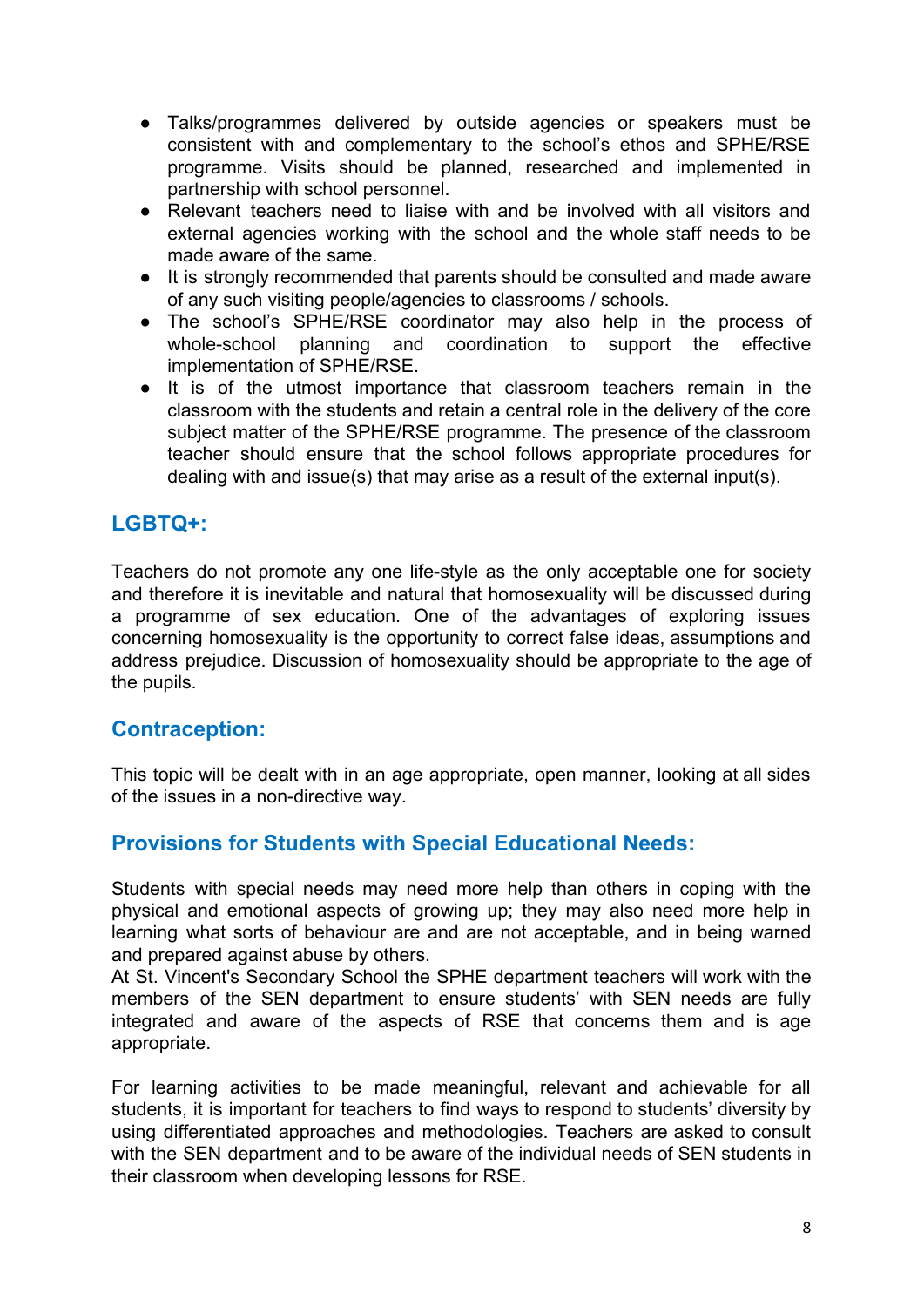## **On-going monitoring, support, development and review:**

1. All teachers involved in this work do not necessarily have to be 'experts' on the issues concerned. However, they do require sensitivity to the needs of the group, an ability to deal with questions openly/honestly and a willingness to refer to more expert advice if necessary.

2. The skills acquired in general teaching apply also to SPHE and RSE education. Furthermore, many teachers have training in related areas such as science, guidance and ethics. Some teachers have expert training in the specific areas of SPHE and RSE. It is important to encourage peer mentoring across these areas in order to promote a positive and open RSE programme in our school.

3. The school will facilitate teachers to obtain expert training in this field when possible.

4. We are committed to monitoring and evaluating the effectiveness of this programme on an annual basis by the SPHE team.

5. Consultation with all stakeholders is vital to the success of the RSE programme.

Students, staff, parents, management and the Board of management's feedback regarding the effectiveness of the programme will be considered and discussed as part of our on-going review.